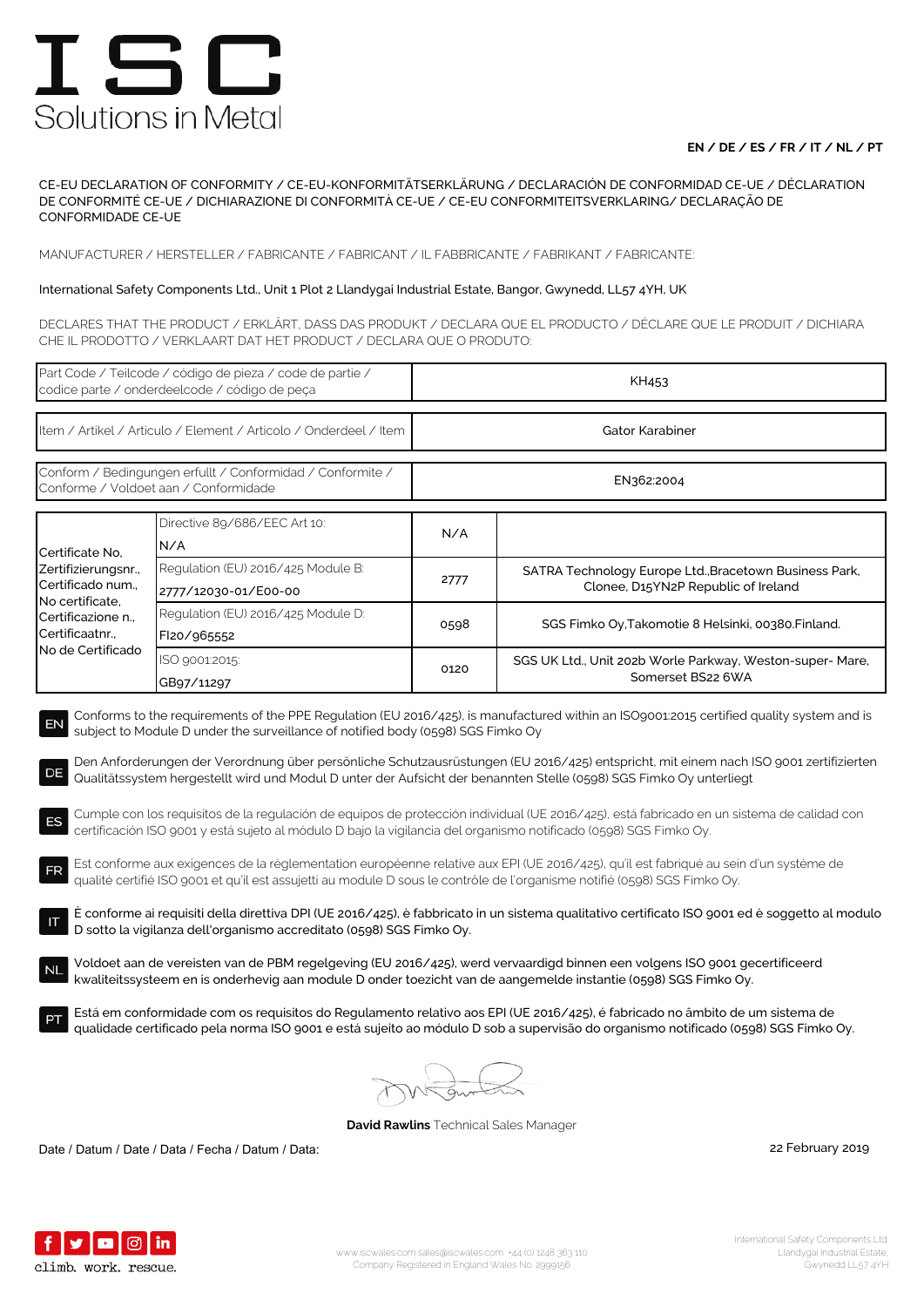### **CS / DA / FI / NO / PL / SV**

#### CE/EU PROHLÁŠENÍ O SHODĚ / CE/EU-OVERENSSTEMMELSESERKLÆRING / CE/EU-VAATIMUSTENMUKAISUUSVAKUUTUS / CE/EU-SAMSVARSERKLÆRING / DEKLARACJA ZGODNOŚCI WE/UE / CE/EU-FÖRKLARING OM ÖVERENSSTÄMMELSE

VÝROBCE / FABRIKANT / VALMISTAJA / PRODUSENT / PRODUCENT / TILLVERKARE:

#### International Safety Components Ltd., Unit 1 Plot 2 Llandygai Industrial Estate, Bangor, Gwynedd, LL57 4YH, UK

PROHLAŠUJE, ŽE PRODUKT / ERKLÆRER AT PRODUKTET / VAKUUTTAA, ETTÄ TÄMÄ TUOTE / ERKLÆRER AT PRODUKTET / OŚWIADCZA, ŻE PRODUKT / INTYGAR ATT PRODUKTEN:

| Kod soucasti / Delkode / Osan koodi / Delkode / Kod czesci /<br>Delkod                                                                                                                                                                                                                                                                                                                                                                                                                           |                                                            | KH453           |                                                                                               |  |  |
|--------------------------------------------------------------------------------------------------------------------------------------------------------------------------------------------------------------------------------------------------------------------------------------------------------------------------------------------------------------------------------------------------------------------------------------------------------------------------------------------------|------------------------------------------------------------|-----------------|-----------------------------------------------------------------------------------------------|--|--|
| Polozka / Element / Tuote / Artikkel / Pozycja / Objekt                                                                                                                                                                                                                                                                                                                                                                                                                                          |                                                            | Gator Karabiner |                                                                                               |  |  |
| Odpovida / Overholdelse / Vaatimustenmukaisuus / Samsvar /<br>Zgodnosc / Efterlevnad                                                                                                                                                                                                                                                                                                                                                                                                             |                                                            | EN362:2004      |                                                                                               |  |  |
| Certifikát č.,<br>Certifikat nr.,<br>Sertifikaatti<br>numero,<br>Sertifikat nr.,<br>Nr Certyfikatu,<br>Certifikat nr.                                                                                                                                                                                                                                                                                                                                                                            | Directive 89/686/EEC Art 10:<br>N/A                        | N/A             |                                                                                               |  |  |
|                                                                                                                                                                                                                                                                                                                                                                                                                                                                                                  | Regulation (EU) 2016/425 Module B:<br>2777/12030-01/E00-00 | 2777            | SATRA Technology Europe Ltd., Bracetown Business Park,<br>Clonee, D15YN2P Republic of Ireland |  |  |
|                                                                                                                                                                                                                                                                                                                                                                                                                                                                                                  | Regulation (EU) 2016/425 Module D:<br>FI20/965552          | 0598            | SGS Fimko Oy, Takomotie 8 Helsinki, 00380. Finland.                                           |  |  |
|                                                                                                                                                                                                                                                                                                                                                                                                                                                                                                  | ISO 9001:2015:<br>GB97/11297                               | 0120            | SGS UK Ltd., Unit 202b Worle Parkway, Weston-super- Mare,<br>Somerset BS22 6WA                |  |  |
| Zařízení splňuje požadavky nařízení o osobních ochranných prostředcích 2016/425, je vyrobeno v systému řízení jakosti certifikovaném<br>CS<br>podle normy ISO 9001 a podléhá modulu D pod dohledem notifikované osoby č. 0598 SGS Fimko Oy.<br>Overholder kravene i forordningen om personlige værnemidler (EU 2016/425), er fremstillet i inden for det certificerede ISO 9001-<br>DA<br>kvalitetssystem, og er underlagt modul D under overvågning af det bemyndigede organ 0598 SGS Fimko Oy. |                                                            |                 |                                                                                               |  |  |
| Noudattaa henkilönsuojaimia koskevan asetuksen (EU 2016/425) vaatimuksia, on valmistettu ISO 9001 -sertifioidun laatujärjestelmän<br>F <sub>1</sub><br>mukaisesti ja että siihen sovelletaan ilmoitetun laitoksen 0598 SGS Fimko Oy.:in alaista D-moduulia.                                                                                                                                                                                                                                      |                                                            |                 |                                                                                               |  |  |
| Overholder kravene i PVU-forordningen (EU 2016/425), er produsert innenfor et ISO 9001-sertifisert kvalitetssystem og er underlagt modul<br><b>NO</b><br>D under overvåkning av teknisk kontrollorgan 0598 SGS Fimko Oy.                                                                                                                                                                                                                                                                         |                                                            |                 |                                                                                               |  |  |
| Spełnia wymogi rozporządzenia w sprawie środków ochrony indywidualnej (UE 2016/425), jest produkowany w ramach systemu jakości<br>PL<br>zgodnego z ISO 9001 i podlega modułowi D pod nadzorem jednostki notyfikowanej 0598 SGS Fimko Oy                                                                                                                                                                                                                                                          |                                                            |                 |                                                                                               |  |  |
| Uppfyller kraven för PPE-reglerna (EU 2016/425), tillverkas inom ett ISO 9001-certifierat kvalitetssystem och är föremål för modul D under<br><b>SV</b><br>övervakning av anmält organ 0598 SGS Fimko Oy.                                                                                                                                                                                                                                                                                        |                                                            |                 |                                                                                               |  |  |

**David Rawlins** Technical Sales Manager

Dato / Datum / Paivamaara / Dato / Data / Datum: 22 February 2019

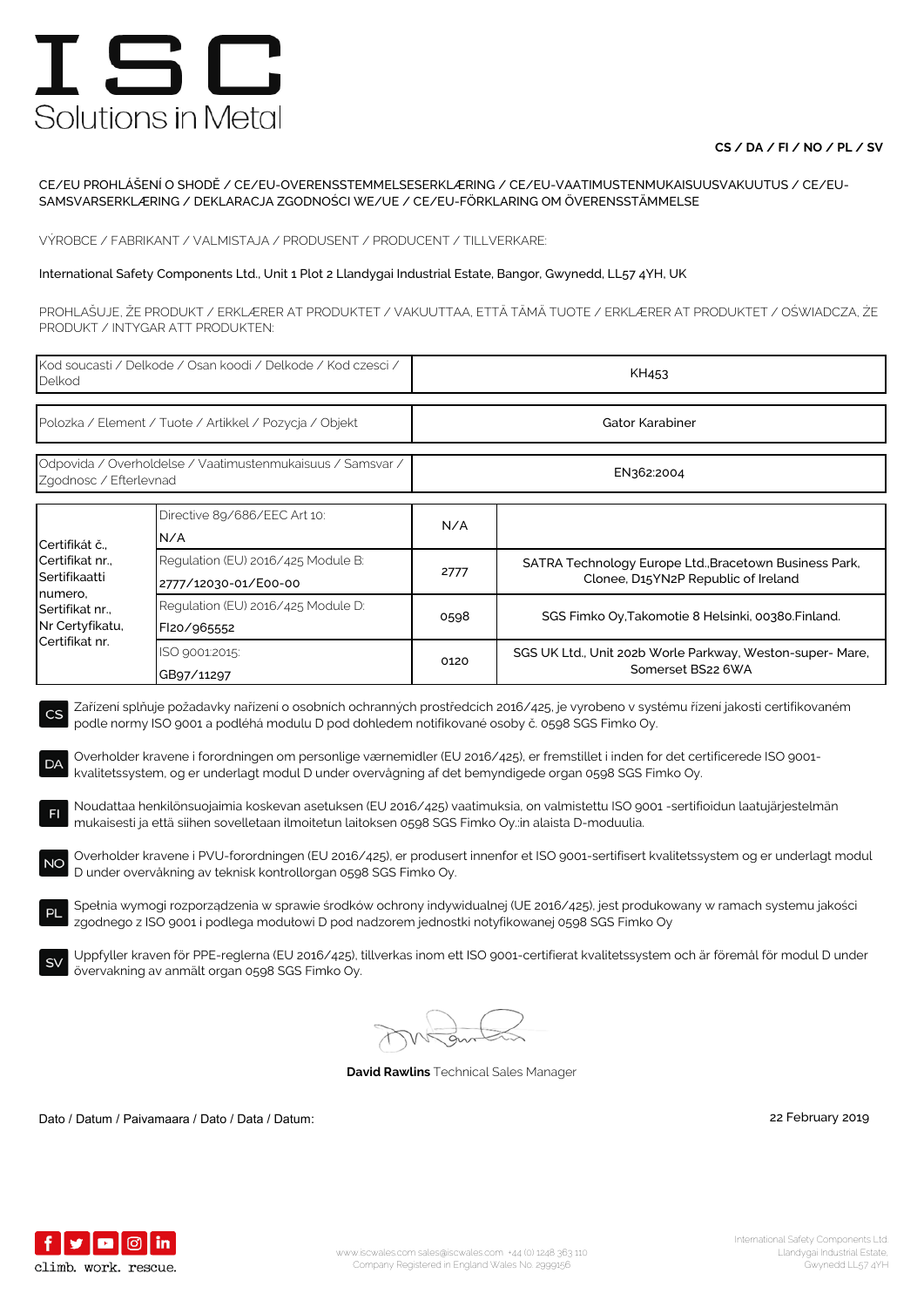### **EN / DE / ES / FR / IT / NL / PT**

CE-EU DECLARATION OF CONFORMITY / CE-EU-KONFORMITÄTSERKLÄRUNG / DECLARACIÓN DE CONFORMIDAD CE-UE / DÉCLARATION DE CONFORMITÉ CE-UE / DICHIARAZIONE DI CONFORMITÀ CE-UE / CE-EU CONFORMITEITSVERKLARING/ DECLARAÇÃO DE CONFORMIDADE CE-UE

MANUFACTURER / HERSTELLER / FABRICANTE / FABRICANT / IL FABBRICANTE / FABRIKANT / FABRICANTE:

### International Safety Components Ltd., Unit 1 Plot 2 Llandygai Industrial Estate, Bangor, Gwynedd, LL57 4YH, UK

DECLARES THAT THE PRODUCT / ERKLÄRT, DASS DAS PRODUKT / DECLARA QUE EL PRODUCTO / DÉCLARE QUE LE PRODUIT / DICHIARA CHE IL PRODOTTO / VERKLAART DAT HET PRODUCT / DECLARA QUE O PRODUTO:

| Part Code / Teilcode / código de pieza / code de partie /<br>codice parte / onderdeelcode / código de peça                                                                                                                                                                                                                                                                                                                                                                                                                                                                                                                                                                                                                                                                                                                                                                                                                                                                 |                                                            | KH453           |                                                                                               |  |  |
|----------------------------------------------------------------------------------------------------------------------------------------------------------------------------------------------------------------------------------------------------------------------------------------------------------------------------------------------------------------------------------------------------------------------------------------------------------------------------------------------------------------------------------------------------------------------------------------------------------------------------------------------------------------------------------------------------------------------------------------------------------------------------------------------------------------------------------------------------------------------------------------------------------------------------------------------------------------------------|------------------------------------------------------------|-----------------|-----------------------------------------------------------------------------------------------|--|--|
| Item / Artikel / Articulo / Element / Articolo / Onderdeel / Item                                                                                                                                                                                                                                                                                                                                                                                                                                                                                                                                                                                                                                                                                                                                                                                                                                                                                                          |                                                            | Gator Karabiner |                                                                                               |  |  |
| Conform / Bedingungen erfullt / Conformidad / Conformite /<br>Conforme / Voldoet aan / Conformidade                                                                                                                                                                                                                                                                                                                                                                                                                                                                                                                                                                                                                                                                                                                                                                                                                                                                        |                                                            | EN362:2004      |                                                                                               |  |  |
| Certificate No,<br>Zertifizierungsnr.,<br>Certificado num.,<br>No certificate,<br>Certificazione n.,<br>Certificaatnr<br>No de Certificado                                                                                                                                                                                                                                                                                                                                                                                                                                                                                                                                                                                                                                                                                                                                                                                                                                 | Directive 89/686/EEC Art 10:<br>N/A                        | N/A             |                                                                                               |  |  |
|                                                                                                                                                                                                                                                                                                                                                                                                                                                                                                                                                                                                                                                                                                                                                                                                                                                                                                                                                                            | Regulation (EU) 2016/425 Module B:<br>2777/12030-01/E00-00 | 2777            | SATRA Technology Europe Ltd., Bracetown Business Park,<br>Clonee, D15YN2P Republic of Ireland |  |  |
|                                                                                                                                                                                                                                                                                                                                                                                                                                                                                                                                                                                                                                                                                                                                                                                                                                                                                                                                                                            | Regulation (EU) 2016/425 Module D:<br>GB18/961970          | 0120            | SGS UK Ltd., Unit 202b Worle Parkway, Weston-super- Mare,<br>Somerset BS22 6WA                |  |  |
|                                                                                                                                                                                                                                                                                                                                                                                                                                                                                                                                                                                                                                                                                                                                                                                                                                                                                                                                                                            | ISO 9001:2015:<br>GB97/11297                               | 0120            | SGS UK Ltd., Unit 202b Worle Parkway, Weston-super- Mare,<br>Somerset BS22 6WA                |  |  |
| Den Anforderungen der Verordnung über persönliche Schutzausrüstungen (EU 2016/425) entspricht, mit einem nach ISO 9001 zertifizierten<br>DE<br>Qualitätssystem hergestellt wird und Modul D unter der Aufsicht der benannten Stelle (0120) SGS UK Ltd. unterliegt<br>Cumple con los requisitos de la regulación de equipos de protección individual (UE 2016/425), está fabricado en un sistema de calidad con<br>ES<br>certificación ISO 9001 y está sujeto al módulo D bajo la vigilancia del organismo notificado (0120) SGS UK Ltd.<br>Est conforme aux exigences de la réglementation européenne relative aux EPI (UE 2016/425), qu'il est fabriqué au sein d'un système de<br><b>FR</b><br>qualité certifié ISO 9001 et qu'il est assujetti au module D sous le contrôle de l'organisme notifié (0120) SGS UK Ltd.<br>È conforme ai requisiti della direttiva DPI (UE 2016/425), è fabbricato in un sistema qualitativo certificato ISO 9001 ed è soggetto al modulo |                                                            |                 |                                                                                               |  |  |
| D sotto la vigilanza dell'organismo accreditato (0120) SGS UK Ltd.<br>Voldoet aan de vereisten van de PBM regelgeving (EU 2016/425), werd vervaardigd binnen een volgens ISO 9001 gecertificeerd<br><b>NL</b><br>kwaliteitssysteem en is onderhevig aan module D onder toezicht van de aangemelde instantie (0120) SGS UK Ltd.<br>Está em conformidade com os requisitos do Regulamento relativo aos EPI (UE 2016/425), é fabricado no âmbito de um sistema de                                                                                                                                                                                                                                                                                                                                                                                                                                                                                                             |                                                            |                 |                                                                                               |  |  |
| qualidade certificado pela norma ISO 9001 e está sujeito ao módulo D sob a supervisão do organismo notificado (0120) SGS UK Ltd.<br><b>David Rawlins</b> Technical Sales Manager                                                                                                                                                                                                                                                                                                                                                                                                                                                                                                                                                                                                                                                                                                                                                                                           |                                                            |                 |                                                                                               |  |  |

Date / Datum / Date / Data / Fecha / Datum / Data: 22 February 2019